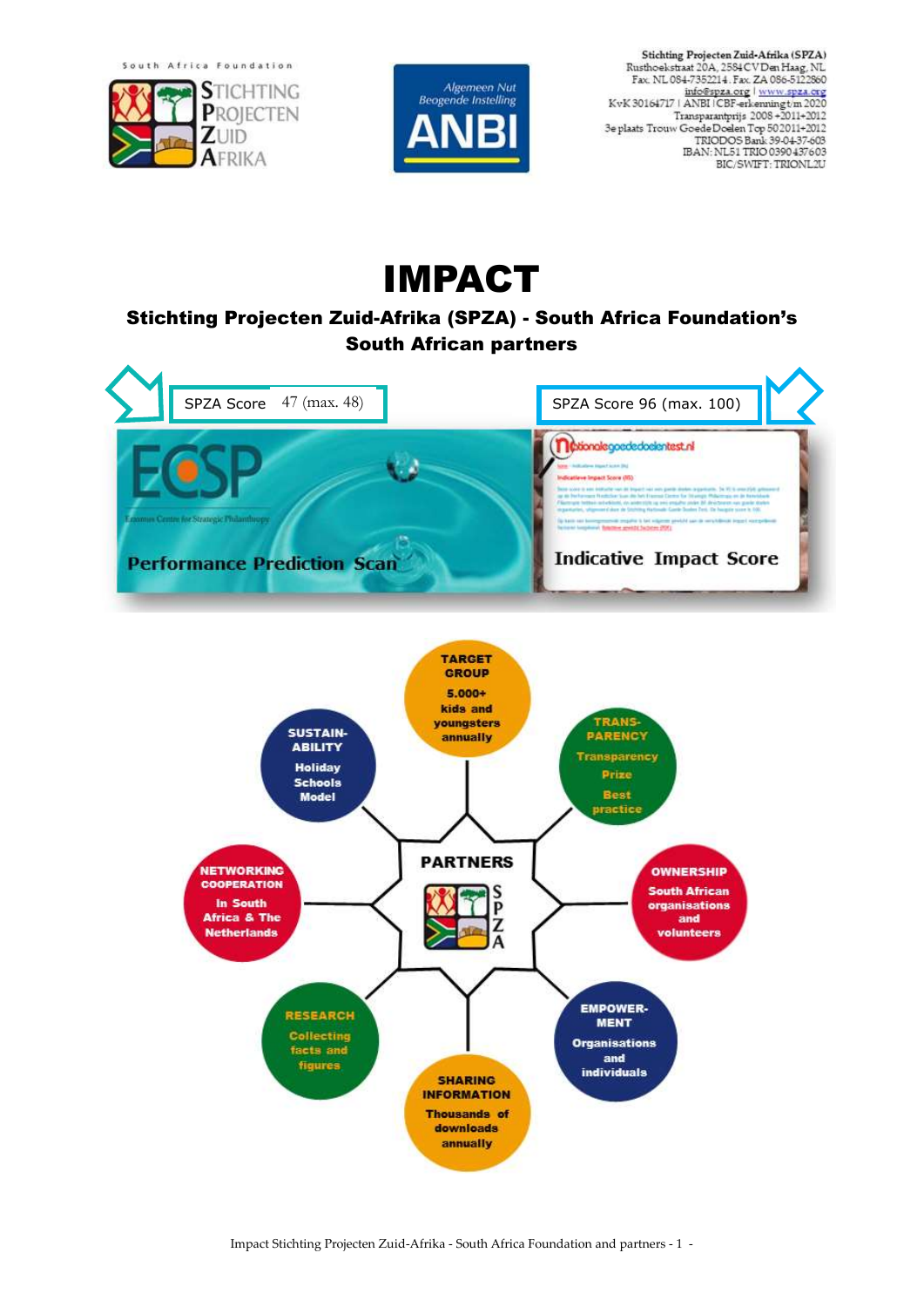"You cannot get through a single day without having an impact on the world around you. What you do makes a difference and what you have to decide is what kind of difference you want to make." *Jane Goodall*

### Introduction

Definition of impact: The intended and unintended effect on the community and the target group, positive or negative, and often both together.

Change is often uncertain and unpredictable, everything we do has an impact somewhere in the system.

We fully agree with a statement from former partner the Wheat Trust: **"Meaningful and lasting social change is seldom achieved by an organization working in isolation. It usually involves many actors working in many different ways at different levels in different organizations and institutions".** 1

As to SPZA's role, we would like to sum it up as: no partners, no impact. We specifically focus on grassroots impact. As a small charity with hardly any money for overhead costs we try to do the best we can in terms of impact measurement.

To measure our chance of impact we use two methods that have been developed in The Netherlands:

1. Performance Prediction Scan (PPS)

2. Indicative Impact Score (IIS)

#### 1. Performance Prediction Scan (PPS)

The Performance Prediction Scan was developed by the [Erasmus Centre for Strategic Philanthropy](http://www.erim.eur.nl/research/centres/strategic-philanthropy/) (ECSP) in Rotterdam. The PPS gives scores for three main items: transparency (donors, target group, staff and volunteers and other ngo's), organisation (goals, policy, strategy and governance) and activities (approach, ownership and evaluation). Based on our PPS score in 2011 we took third place in the Trouw Charity Top 50 (category Development Cooperation).

## 2. Indicative Impact Score (IIS)

The Indicative Impact Score is partly based on the Performance Prediction Scan and partly on the results of interviews with 80 directors of Dutch charities by [Stichting Nationale Goede Doelen Test.](http://www.goededoelentest.nl/) Focus is on activities and evaluation versus goals, involvement of stake holders, annual narrative and financial report, governance, risk analysis and management, cooperation with other organisations, evaluation and impact measurement (positive and negative impact), transparency (website, contact details, annual report, strategic report), bench marking. Please visit the [NGDT site](http://www.goededoelen.nl/) for more information on [our IIS score.](http://www.goededoelentest.nl/goede-doelen/projecten-zuid-afrika-onwikkelingshulp/) The maximum IIS score is 100.

## 3. Impact on society and target group

We share data about output, activities and input in our annual report (English summary). We use quotations from organisations, schools and individuals to shed some light on the impact of SPZA's South African partners on society and target group.

#### 3.1 Target group

Our South African partners, reach out to over 5.000 children and youths in townships in the Western Cape annually. With our [Holiday Schools model](http://www.spza.org/nl/publicaties-a-downloads/cat_view/61-publications-in-english/83-holiday-schools-how-to-presentation-and-model.html) we reach out to many more.

#### 3.2 Focus on sustainability: ownership takes priority

- Ou[r Fair Wine list:](http://www.spza.org/nl/publicaties-a-downloads/doc_download/31-fair-wine-list-south-africa.html) a list of sustainable South African wines.

- The [Holiday Schools model](http://www.spza.org/nl/publicaties-a-downloads/cat_view/61-publications-in-english/83-holiday-schools-how-to-presentation-and-model.html)<sup>2</sup>: "To design our holiday programme, we used the school based model which has been **developed by the SAF [= SPZA] … The main strength of this model is to base the holiday programme within a primary school – using the venue and the material of the school – and having access to the children and to the teachers of that school to ensure sustainability."** Certificate of Youth Training (CYT)

- The Congress of Traditional Leaders of South Africa (Contralesa): **"We are grateful for this program, moreover we appeal to sponsors and funders to continue in investing in this great work and master tool."**

- South African Police Service, Woodstock, Cape Town: **"The Station endorses the program as it keeps our children from the streets and safe throughout the holidays. We can say with success that no reports were received at the station where children were involved in crime or any children were abused or harmed. This is the sort of programs that we need in our police precinct to keep the children and youth of the drug invested streets of Woodstock and other affected communities."**

- **- "The initiative and the approach of Stichting Projecten Zuid-Afrika (including local organisations/ schools) are exemplary for pursuing the twin goals of sustainability and independence."** Cordaid
- Introduction of paying entrance fees with recyclable tins, bottles and plastic bags.
- Impact studies about partners:

<u>.</u>

o Results REAP (Rural Education Access Programme): **"South Africa has a disturbingly low graduation rate. The Department of Education's national cohort study of 2000 entrants to Higher Education recorded a 27% graduation rate for African students. The tracking study of the 2005 cohort** [ <sup>3</sup>]**, takes account of all the students** 

<sup>1</sup>Conducting an Impact Assessment. Wheat Women's Fund, 2009

<sup>&</sup>lt;sup>2</sup>A ['How to' Power Point Presentation](http://www.spza.org/nl/publicaties-a-downloads/doc_download/48-holiday-schools-model-a-how-to-presentation.html) is also available on our website.

Impact Stichting Projecten Zuid-Afrika - South Africa Foundation and partners - 2 - 3 Ngidi, Wendy, ed. Kathy Lewis. Tracking the 2005 REAP cohort: a review of the performance of students taken onto the Rural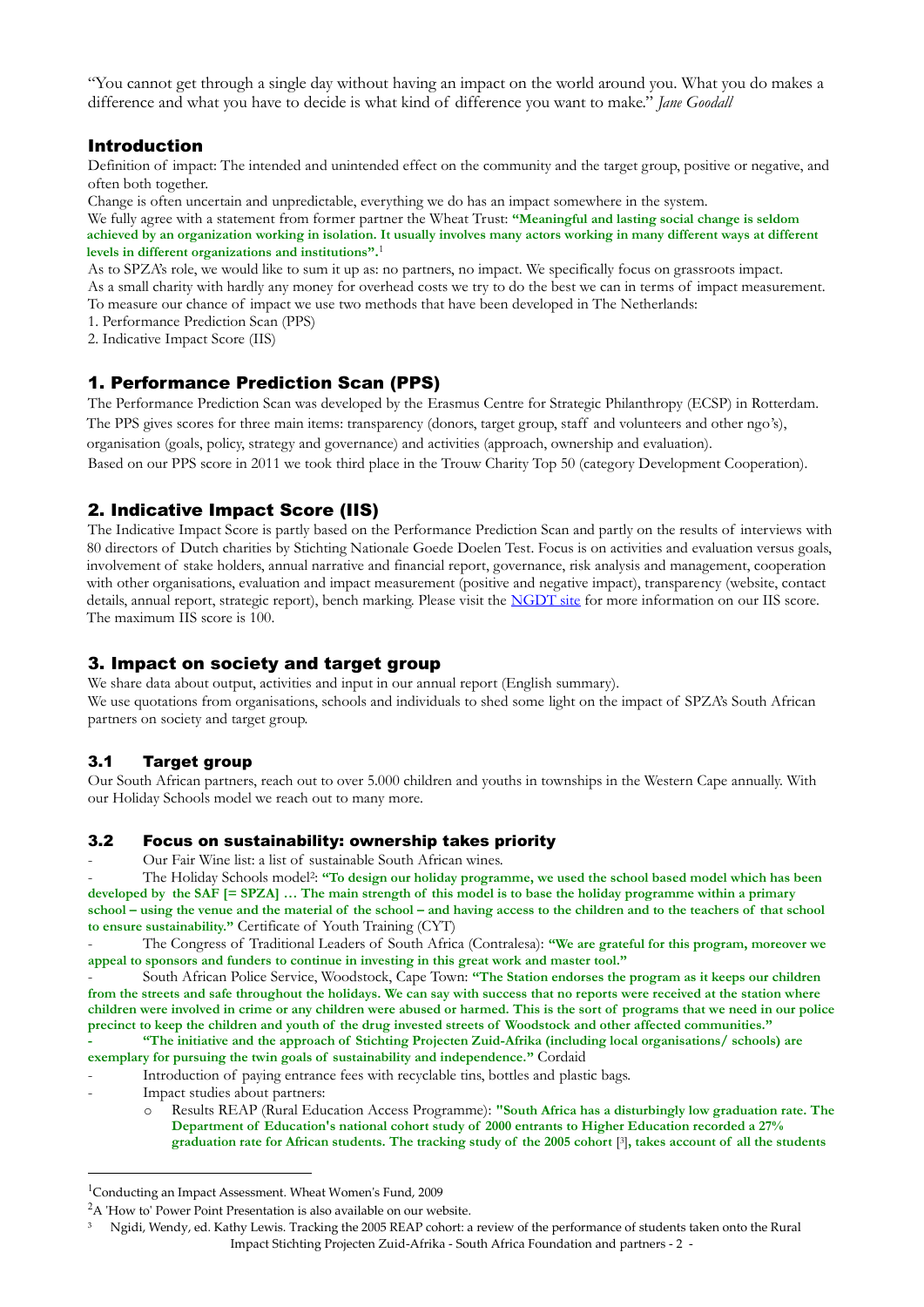**taken onto the Programme in 2005 and illustrates a graduation rate in 5 years of 57% and a potential graduation rate of 60%. Given the disadvantaged profile of REAP students this is a significant improvement on the national rate. Sustained study, or retention, through providing tailored, holistic and flexible support and regular proactive engagement, is probably a primary key to this success. To quote Professor Ian Scott, director in Academic Development Programme at the University of Cape Town: "A few more REAP's and we could do a lot more good."**

o Research results Khululeka Grief Support: **"At follow up, the intervention group had significantly lower scores for primary outcomes, including intrusive grief, complicated grief, and depression relative to the waitlisted group, while core bereavement scores were similar between groups. Caregivers reported lower levels of behavioural problems among adolescents."** [http://www.thelancet.com/pdfs/journals/langlo/PIIS2214-109X\(17\)30146-8.pdf](http://www.thelancet.com/pdfs/journals/langlo/PIIS2214-109X(17)30146-8.pdf)

We are happy when individuals and organisations acknowledge their ownership:

- **"In 4 years time I will be a holiday school volunteer."** Boy at Holiday School, 13 years old

- **"You may like to know that the development of the Puppetry Club idea ... owes its main origin to the experiences I had during my participation at the Summer Schools you started in Hermanus. It was at these Summer Schools that I became acutely aware of the lack of skills in art and craft among the children and the youth involved."** Puppetry in Education

- **"I'm really grateful that I received the bursary and hoping that I would expand and reach other disadvantages students and help them reach their dreams and further their education."** Volunteer, bursary student, now senior IT consultant

- **"I am quite happy with what I see happening at Summer School, some of the volunteers are taking ownership which is a big step in the right direction."** Volunteer, 22

- **"It is most heartening to hear that the parents are very appreciative and supportive of what the clubs are doing and that the children are no longer just roaming the streets".** Puppetry in Education Trust (PIE)

- **"We support and are using the extra curriculum module to curb crime and keep communities safe during the festive season."** South African Police Service, Woodstock Police Station

#### 3.3 Focus on empowerment (capacity building)

- Our trustees attend workshops and go to courses to build their own capacity. What they learn and read is shared with others, like our partners in South Afica. We send them a monthly resumé of publications, websites and donors**. "It is really amazing to have an organisation like SPZA backing us**." VisionAfrika

**"Thanks again for this interesting read! Very useful links and resources."** Young People@Work

**"Thank you for such informative and interesting information. All is so helpful to us as an NGO**." Centre for Creative Education/Zenzeleni School

**"Thanks so much for the info-packed fundraising newsletter. We have submitted a query regarding funding.** The Chaeli Campaign

**- "I started my career without even knowing it. I believe I made a difference in the lives of a few children, with the holiday schools. The volunteering was a stepping stone for my studies."** Volunteer and bursary student, now a qualified youth worker

**- "To become a volunteer, it changed a lot in my life. I now have things to do. I don't do bad things. I live in a township, if you know what I mean. So at least I don't go out there stealing or whatever I'm doing. Now I have become a role model. So the kids, when I come around, they call me teacher. I know, even if I'm not a qualified teacher, but that really feels nice, that there are some kids who are watching me".** 20 year old volunteer

- From an evaluation at Hermanus Community Summer School: **"Children emphasize that holiday school helped them to stay away from bad things, even crime, and learned to improve their manners and behaviour. Others reveal their joy about their new skills, among which arts & crafts scores high, and finding new friends. Several children mention that members of their family show pride in their newly gained skills and the art works they bring home. Many children specifically mention the role that volunteers play in the process of caring and learning. … Apart from new experiences and new skills, volunteers state that they improved their ability to respect other people and that they gained self-esteem and self-confidence. … Parents stress the improved manners of their children. They seem to be more careful and sensitive about younger children and about safety matters. One mother discloses: I remember giving my little one a hiding and one of my girls stood up for her ..." - "The Foundation has opened a lot of windows for us."** South African National Circus School

**- "… the young people, including volunteers, value the programme. It is also very clear that they need such an intervention desperately due to the socioeconomic factors in the community. … the young people view the programme as an opportunity to acquire skills that can support them to escape alcoholism, crime, abuse, HIV and AIDS and make informed choices in life. There are no correct words that can express the joy and transformation that young people went through …"** Spokesperson Department of Education of the Western Cape

**- "The local police let us know that crime amongst young children went down … Some children's behaviour improved at home."** Net vir Pret

**- "The practice of peer leadership and its capacity to generate protection, motivation and guidance by young people to other vulnerable children is maturing and fostering leadership in school settings where true leadership has often been absent. For this we thank SPZA fow walking with along this path, supporting us and learning together how to pave the way forward".** Leadership South Programme

**- "You gave me skills, I use them every day."** Volunteer, 24 years old

<u>.</u>

**- "The holiday schools model is the main best practice model that I advocate in my workshops."** Frank Julie Associates

**- "I learnt that you have to have patience with children, so that you can bring out the best in them."** Volunteer, 19

Education Access Programme at the start of their higher education studies in 2005. Cape Town : Rural Education Access Programme REAP, 2010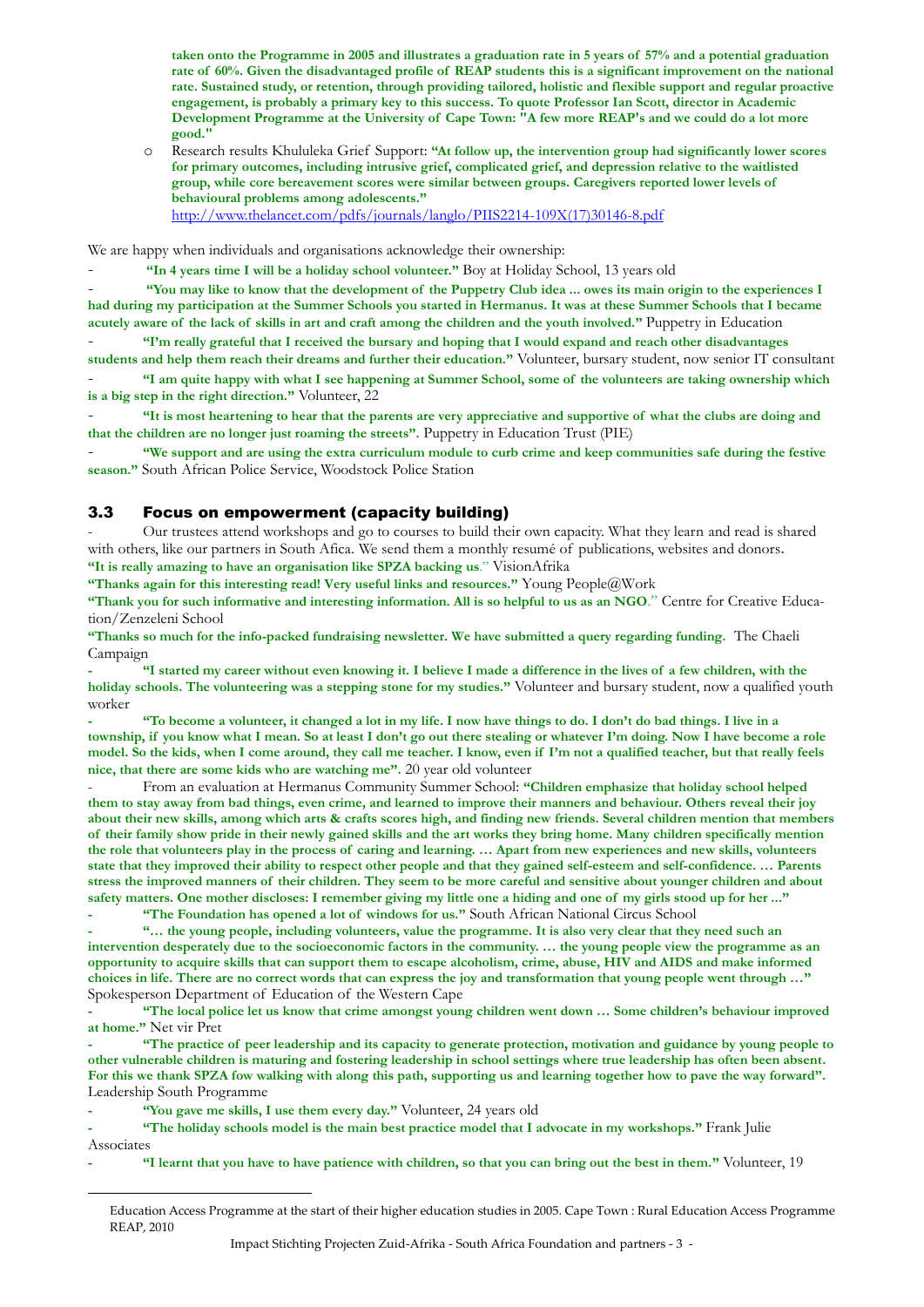years old

**- "I could see that the winter school drew on leadership qualities not often apparent in Smitsville"** Education Democracy South Africa.

**- "This has done so much for our learner's self-worth and self esteem … Other values such as confidence, commitment, perseverance, working together, meeting challenges ahead and cooperation were taught to our learners."** Primary School Grabouw

**- "Our volunteers have also learnt to work as a team and … to showcase their talents, and they did not only showcase it but they passed on their talents to the children as well."** Dysselsdorp Community After Care Centre

- Young leaders (teenage volunteers) at Net vir Pret about the "Make your own wings" workshops they attended: **"I never knew I had it in me to make such wonderful things. From now on I'm going to make puppets a part of my life." "I didn't know working with your hands can be so much fun. It's been a lovely week. I loved all of it!!!"**

**- "The summer school helped the people that were involved with communication skills, management skills and leadership skills. It also helped some of the volunteers to draft beautiful CV's."** Masonwabe Summer School

**- "It makes me stand out from the crowd."** Volunteer, 22 years old, about job interviews

**- "Children learnt about the value of attaining skills and using the skills to create items for themselves or their homes. They also learnt that these items are of such a quality that they could reproduce and sell and make a profit out of their handwork."** Net vir Pret

- A bursary student: **"I would like to send my deepest and most sincere gratitude to both the organizations for awarding me with a chance to get a quality education. It is individuals and organizations like you that have made me the person that I am today. Your contribution in my life has made me passionate about youth development and empowering youth to become the best they were born to be. May you continue to bless and inspire many more young people as you have done for**  me."

The Centre for Early Childhood Development (CECD) reported about the impact of their training of staff and governing bodies of Early Childhood Centres (ECDs): **"Centres have the necessary administrative systems in place, including financial administrative systems to enable them to run their Centres efficiently and effectively. Centres have the skills and knowledge to implement educational programmes for pre-school children in their care. Centres have Governing Body Members who received training and are now playing an active role in the running of their Centres."** 

The higher the education, the greater the impact. The South African National AIDS Council (SANAC) stated: **"Completing secondary schooling is protective against HIV, especially for young girls. In addition men and women with tertiary education are significantly less likely to be HIV positive than those without tertiary education."** And Statistics South Africa adds: **"The higher the level of education, the higher the earnings."**

Results of the Support Groups of Khululeka Grief Support where children are assisted to come to terms with their grief. Child: **"Why do we call this a bereavement group? It must be called a 'relievement' group, because we leave all our sadness behind"**. Teachers report: **"Attending a Khululeka Support Group to work through experiences of grief, leads to an improvement in school grades."**

We facilitate "Workshops Professional Fundraising Techniques". Here is what our partners have to say about the workshops:**"We became more positive and started to think bigger". "My attitude towards 'regret' letters is different." "The focus on relationships will intensify." "No more begging, emphasis on success, not dire needs."** Read more about the [Fundraising Workshops](http://www.spza.org/nl/publicaties-a-downloads/doc_download/190-evaluatie-workshops-fondsenwerving.html) (Pdf).

- However, capacity building may **sometimes** have a **negative effect**: **"Learners have become more responsible, more inclined to problem solving, pro-active, more assertive, they question the teachers."** Leadership South Programme tries to: **"show them how to not to come across as aggressive."**

The Hermanus Community Summer School was dissolved when the new facilitators (a local ngo) came under fierce criticism for the way in which they managed the holiday school. Instead of learning from mistakes of the previous year the same ones were made again. It was a dramatic ending to 11 years in succession of summer and winter holiday schools for children and youngsters in Zwelihle and Mount Pleasant.

#### 3.4 Focus on cooperation and networking

**-** Masincedane Forum about their co-operation: **"The Holiday Schools programme was most welcome in our province because we need this type of programmes to help children during the holidays. … we promised in the Kwa-Zulu Natal that we will work hard in adopting the module and calling on the local government in helping communities to implement it."**

- Puppetry in Education hosted one of our Workshops on Fundraising and Networking: **"I also hope that this bringing together of local NGOs will lead to some sort of a forum or structure to promote collectively the varied tasks and roles that we perform - you have helped to start a fire - may it blaze forth for the good of all!"**

#### 3.5 Farewell

The SPZA board of trustees has decided to wind up the organisation after having been active for over 21 years.

The main reason for this difficult decision is that the attempts to rejuvenate the board failed. Although we tried to attract younger trustees, and although successors have been sought, we had little success. Because of the changing playfield of fundraising in which the internet and social media play a key role, we considered ourselves not sufficiently equipped to adequately respond to this. This is reflected in the increasing difficulties in fund-raising we experienced over the last few years. With all board members near or past retirement age, we therefore decided that the time had come for us to stop.

We expressed our admiration for all the good work our South African partners have done over the years and we hope that they will continue to do so in the years to come. Therefore, we gave all of them an exit grant with a possibility to increase the amount with the assistance of Wilde Ganzen, a Dutch donor organization. Partners who would like to opt for the extra bonus grant, had to make sure that their proposal consisted of a training (capacity building) component and a related component for materials. Several partners sent in a proposal and all but one were granted the bonus. All the others received our exit grant, but no bonus.